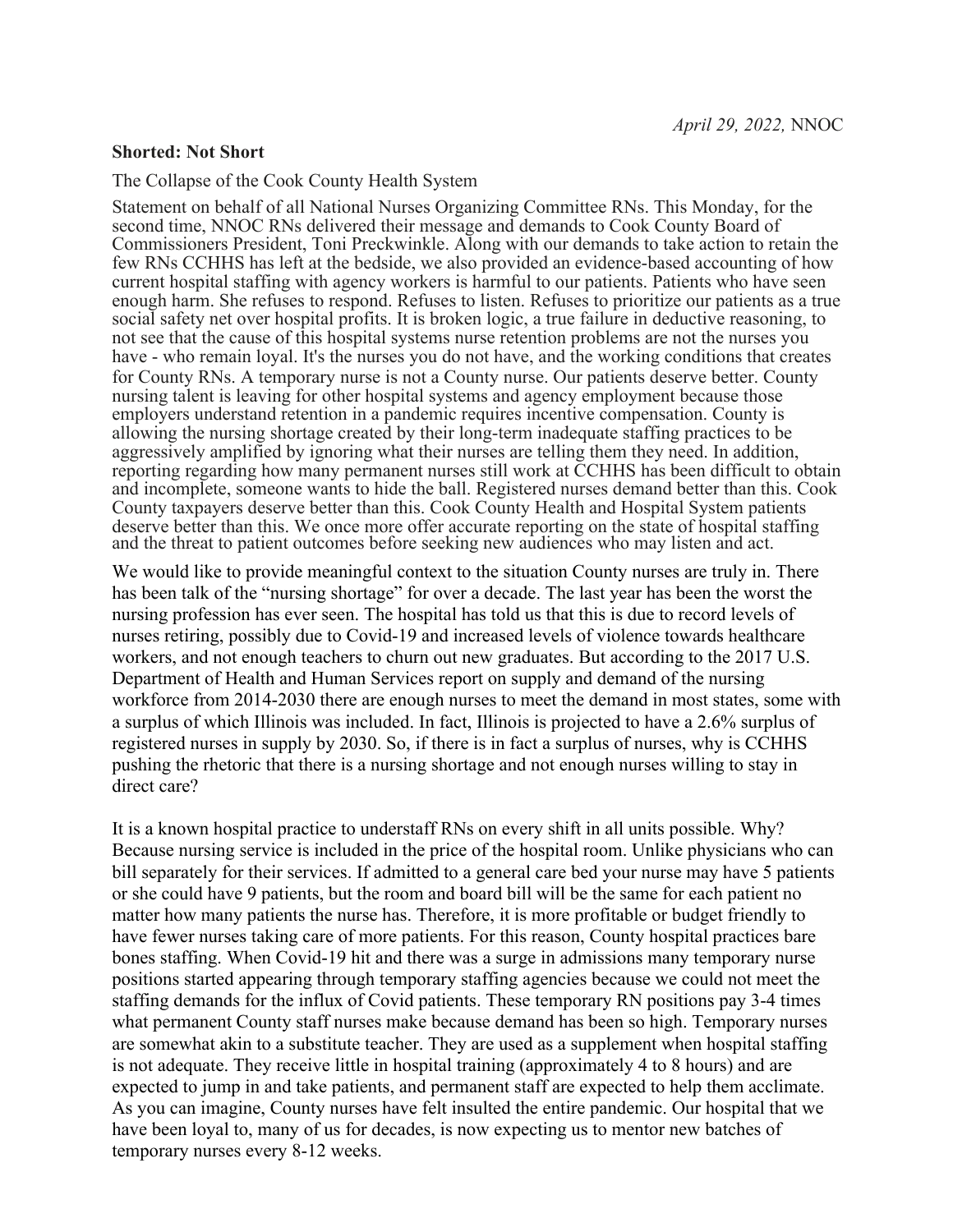Many County nurses decided to leave their long-time positions for temporary positions. At John H. Stroger, Jr. Hospital (JSH), we lost upwards of 100 nurses that went to pursue these positions and the number is still growing rapidly. As a quick fix for this mass exodus, Cook County started hiring temporary RNs. Many units are currently staffed with 50% to 75% temporary RNs, some days the percentage is higher.

Why does this matter to the Board? Temporary nurses are also trained RNs are they not? As long as nurse to patient ratios remain decent patients should still receive proper care, correct? The answer is not that simple. County RNs are evidence-based researchers and medical professionals. We know that the evidence around temporary staffing of RNs is mixed. Some studies found increased patient falls and decreased quality of care, while others found no differences. Which means there is probably another confounding factor. We believe it isn't that temporary RNs are bad nurses, but that the percentage of temporary workers per unit is far too high. Temporary RNs are less familiar with unit layout, policy, and procedures. This is not a hindrance if you have a decent number of permanent staff, say 75% or more because then the temporary RNs have resources, they can rely upon to point them in the right direction. When County nurses are scarce, temporary workers must do the best they can with no one to guide them. This can lead to increased patient complaints, decreased patient satisfaction, and more drug errors. A study by Senek et al. (2020) found that an increase in the proportion of temporary staff significantly increased the amount of care left undone. The same study concluded that fully staffed shifts with a large amount of temporary RN staff had the same amount of care left undone as a severely understaffed shift with no temporary workers. Care left undone has been associated with poor patient outcomes and increased mortality. Another study found high levels of temporary RN staff resulted in a substantial increase for hazard of death, while temporary staffing at low levels had no increase (Dall'Ora et al., 2019).

Despite these facts, County's solution to nurse staffing issues is to hire more temporary nursing staff and to refuse to offer retention benefits to current permanent nursing staff. Hence more permanent nursing staff will be leaving. Across the country, and across the street, hospital systems have offered their current staff retention benefits such as wage increases, bonuses for extra shifts, and lump sum retention bonuses, but County has done nothing. They remain silent.

Why does this matter to taxpayers? The County system is the safety net hospital for all of Cook County, meaning we nurses take care of everyone regardless of their insurance status and their ability to pay. This means that the taxpayers support the hospital. A study conducted right here in Illinois by Laster et al. (2021), which included 87 acute care hospitals, found that if medical/ surgical units staffed with a 4:1 patient to nurse ratio (it can be as high as 7:1 or 8:1 at JSH) during the 1-year study period, more than 1,595 deaths would have been avoided and hospitals would have collectively saved over \$117 million. Spending more money on permanent nursing staff saves money in the long run. County investing in the permanent nursing staff it has left through retention benefits and increasing wages will make positions more desirable in hiring. This is directly more beneficial to the hospital, patients, and taxpayers than padding staffing with temporary RNs because it will improve patient outcomes, which has been shown to save money. Offering retention benefits and raising wages somewhat would be less expensive than hiring temporary workers at 3-4 x the rate of permanent nursing staff. Cook County's behavior toward its nurses indicates a complete devaluation of the permanent staff that have remained loyal and believe in our mission of quality care regardless of insurance status. It also indicates that the hospital board and system does not really care about improving patient outcomes. There is not a nursing shortage, just a shortage of nurses willing to work in hospitals that force nurses to risk their licenses by working in unsafe conditions for substandard pay.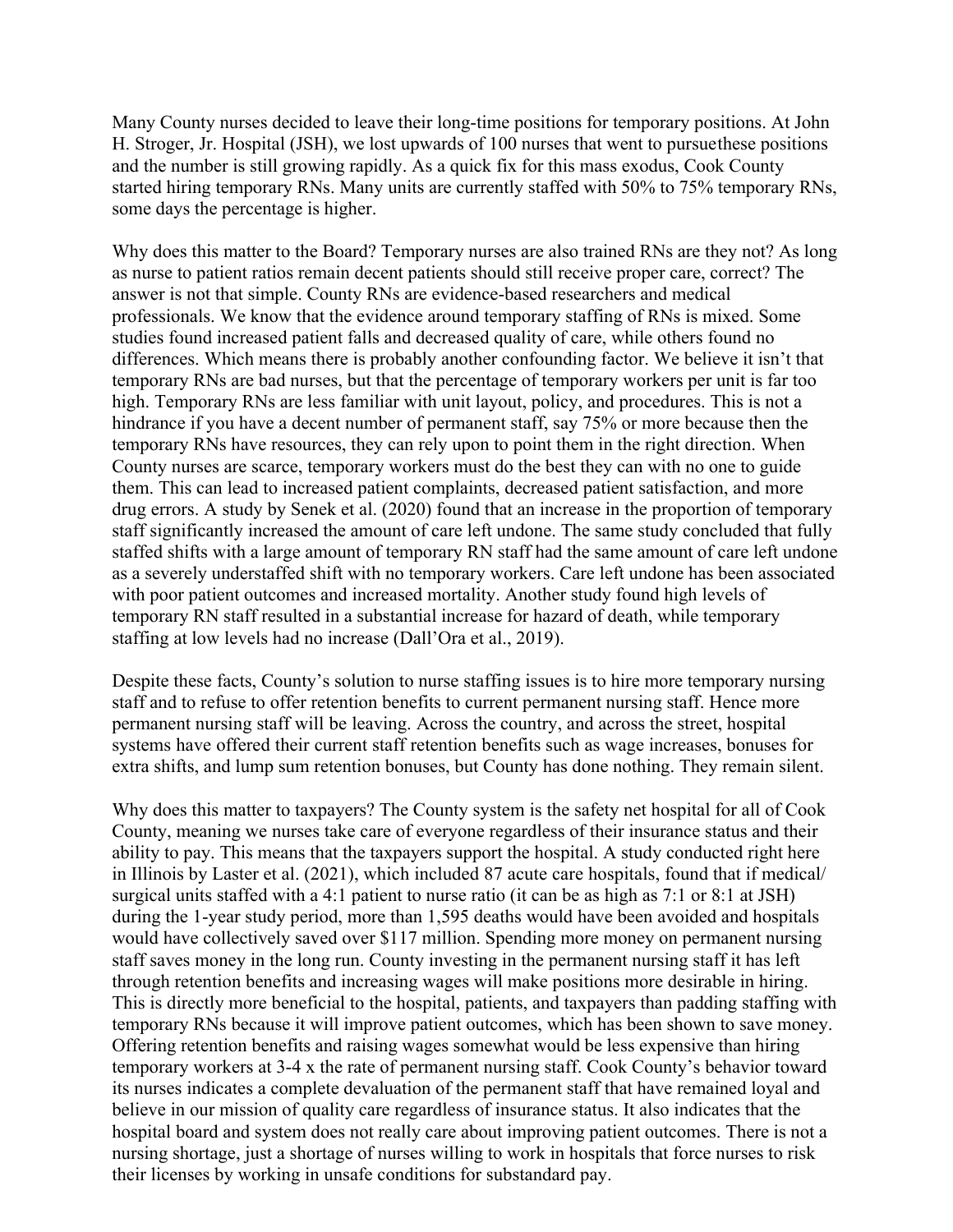Registered Nurse Leaders of the National Nurses Organizing Committee have demanded that the Cook County Health and Hospital System Board of Directors provide some form of retention bonuses, pandemic- related differentials and bonuses, accurate reports of permanent nurse staff vacancies and hires, respect, and dignity. To put it simply, the response has been a flat no. Whatever the reasoning, Cook County needs a new set of priorities in light of all that has transpired throughout the Covid-19 pandemic. We believe it is time to go on the record about the true state of the nursing profession, as County is leading in failure to retain. Exacerbating the staffing circumstances born of their own budgetary prioritization.

County nurse's loyalty to both the profession of nursing and the County's patients demands so much more than silence. This is not how heroes are meant to be treated.

## **References**

Dall'Ora, Maruotti, A., & Griffiths, P. (2020). Temporary staffing and patient death in acute care hospitals: A retrospective longitudinal study. Journal of Nursing Scholarship, 52(2), 210–216. https://doi.org/10.1111/jnu.12537

Kelly, Jack (2022). Unless We Future-Proof Healthcare, Study Shows That By 2025, 75% of Healthcare Workers Will Leave the Profession.

https://www.forbes.com/sites/jackkelly/2022/03/15/unless-we-future-proof-healthcare-studyshows-that-by-2025-75-of-healthcare-workers-will-leave-the-profession/?sh=694859b32bcb

Lasater, Aiken, L. H., Sloane, D., French, R., Martin, B., Alexander, M., & McHugh, M. D. (2021). Patient outcomes and cost savings associated with hospital safe nurse staffing legislation: An observational study. BMJ Open, 11(12), e052899–e052899. https://doi.org/10.1136/ bmjopen-2021-052899

Senek, Robertson, S., Ryan, T., King, R., Wood, E., & Tod, A. (2020). The association between care left undone and temporary Nursing staff ratios in acute settings: A cross- sectional survey of registered nurses. BMC Health Services Research, 20(1), 637–637. https://doi.org/10.1186/ s12913-020-05493-y